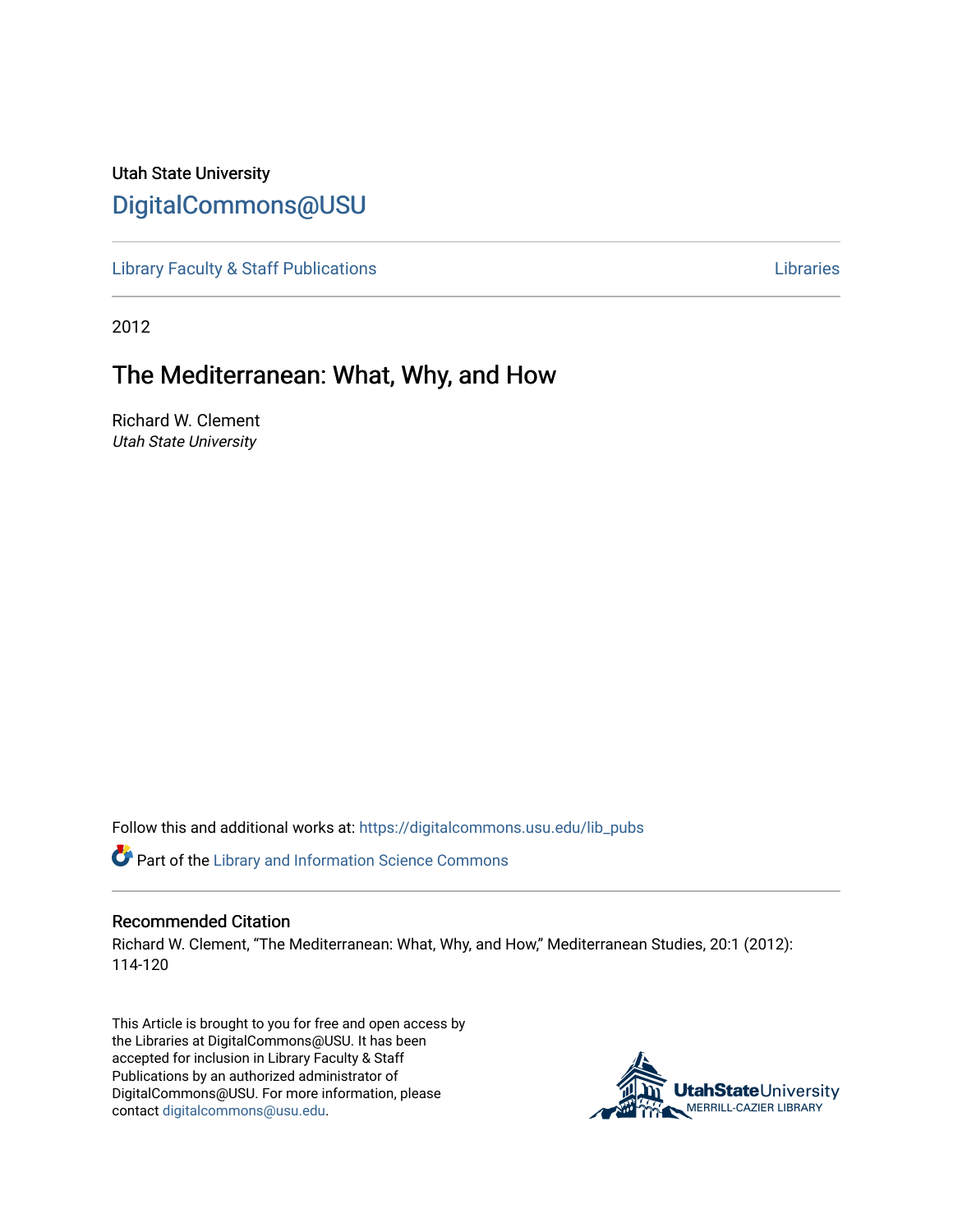### The Mediterranean: What, Why, and How<sup>1</sup>

Richard W. Clement

Utah State University

Many of us who study the Mediterranean have been confronted with surprise and even disbelief that such a subject could be considered a legitimate field of study. Yet we all accept the traditional "area studies" concentrations in Latin America, the Slavic countries, the Middle East, and East Asia, among others. Why, then, is there so much resistance to the idea of Mediterranean Studies? Perhaps the fact that it is a sea and not a contained landmass, or that it represents disparate cultures, makes it seem different and less appropriate as an individual field of study. But clearly, there is a scholarly movement focused on the geographical, historical and cultural Mediterranean that is gaining strength worldwide. It is my purpose to illustrate the contours of this new field of study in terms of its *raison d'être* and the logistical structures in academe that support it. My title posits three questions: What is the Mediterranean? Why should we study the Mediterranean? How can we study the Mediterranean?

#### **I. What is the Mediterranean?**

 The Mediterranean Sea means the sea in the middle of the earth, from the Latin *medius* (the middle or between) and *terra* (land or earth). The term was coined by the Romans, though it was a late usage that seems to have first been used in the 3rd century AD, by the geographer Solinus (as reported by Isidore of Seville in the 6th century).<sup>2</sup> Of course, the parts of the

<sup>&</sup>lt;sup>1</sup> This is a revised version of a talk given at the Institute for Mediterranean Studies at the Pusan University of Foreign Studies in Korea on September 25, 2009 (the 2,489th anniversary of the Battle of Salamis).

<sup>2</sup> Kai Brodersen, "Mediterranean Sea and Region," in M. Gagarin and E. Fantham, eds., *Oxford Encyclopedia of Ancient Greece and Rome* (New York, 2010), v. 4, 387.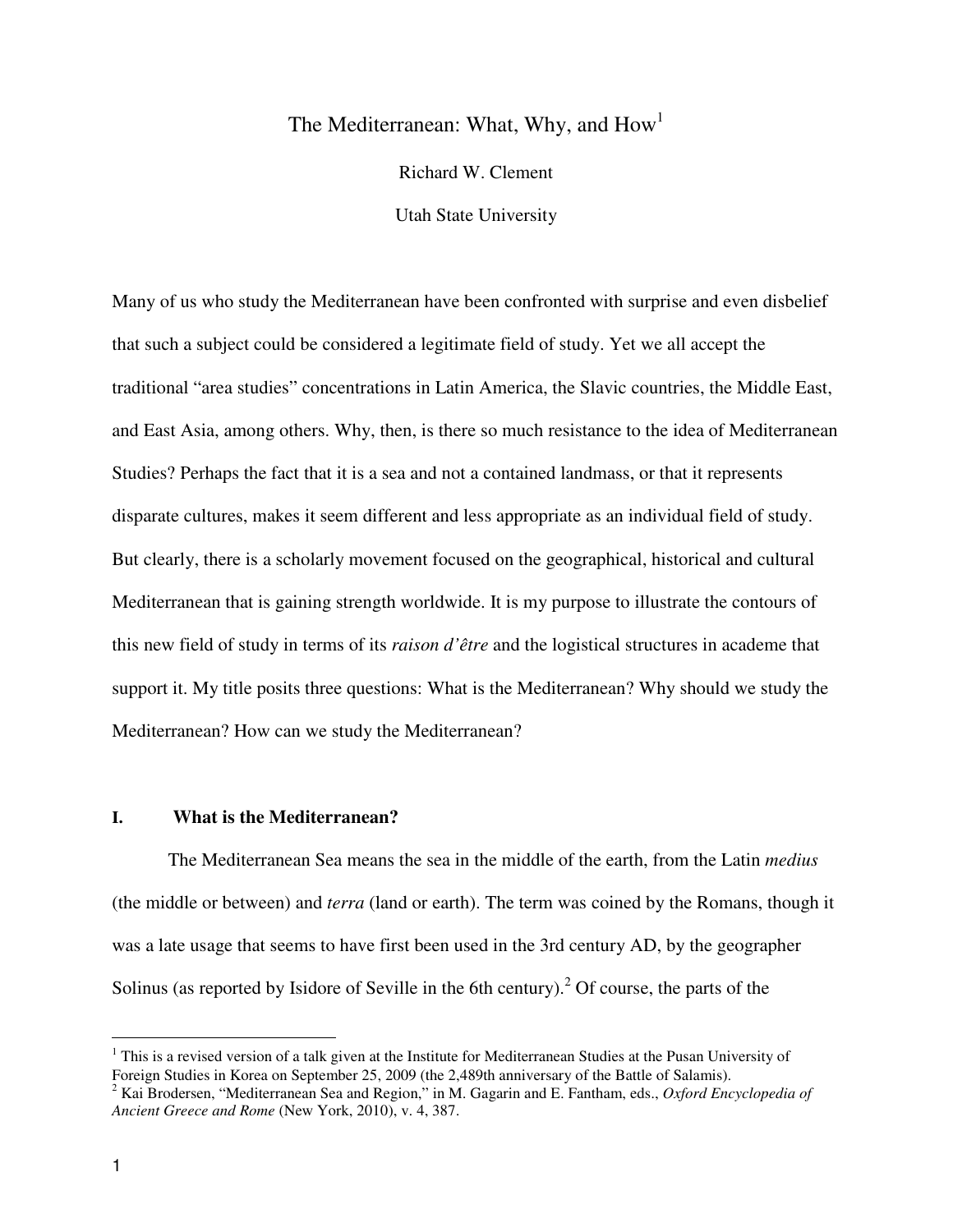Mediterranean Sea have always had their own specific names, such as the Tyrrhenian, Ionian, Adriatic, or Aegean. Initially the Romans referred to the whole sea as *Mare magnum* (the Great Sea), *Mare internum* (the Interior Sea), or *Mare nostrum* (Our Sea), but from Late Antiquity, *Mare mediterraneum* has been the most favored term. If we look at a map, the Mediterranean Sea appears remarkably self-contained. The single opening at Gibraltar allows water from the Atlantic Ocean to flow into the Mediterranean. Without that inflow, the Mediterranean Sea would dry up.

 Having considered the name and geographical location, we return to our question, "What is the Mediterranean?" Is it the Mediterranean Sea, and so defined as a body of water? The sea is at once an easy medium for trade and communication among disparate cultures on the shores of the Mediterranean. And at the same time it has been a barrier or frontier between cultures. In the 16th century, for example, the Mediterranean Sea marked the borders between Christianity and Islam. And indeed it was on the sea that the great Battle of Lepanto was fought in 1571 that stabilized that border and generally halted the advance of the Turks in the Mediterranean.

 The most common approach, however, is to define the Mediterranean as the Mediterranean Region, namely, all the countries that touch its shore. Such a regional approach makes sense, but we must not forget the lands in the sea—the islands. The Mediterranean has a number of very large islands, such as Sicily, Sardinia, Crete, and Cyprus that have truly been political, cultural, and religious crossroads. There are also islands like Rhodes and Malta that have served as barriers or bulwarks against conquest. And this leads us to consider the important interactions between man, the land, and the sea. The great French historian Fernand Braudel taught that the geography and climate of the Mediterranean region shaped the cultures that developed along its shores. In his great work, *The Mediterranean*, originally published in 1949 in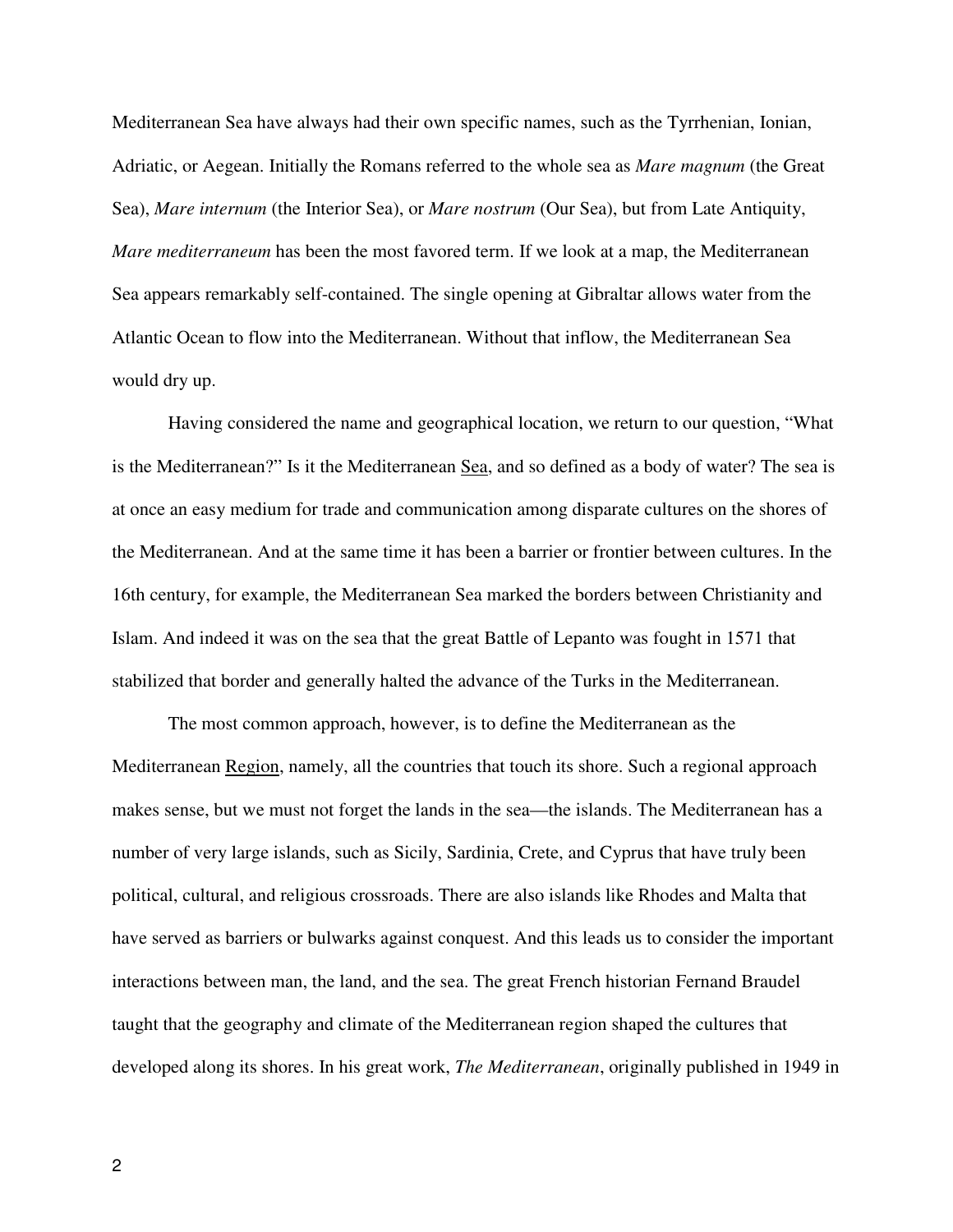French, the physical presence of the Mediterranean is felt throughout the book and can almost be seen to be the major protagonist.<sup>3</sup>

 But perhaps the most complete definition of the Mediterranean is to see it as a Mediterranean Culture, defined by ideas and customs created by people living on the islands and surrounding countries of the Mediterranean Sea. For me, as an intellectual historian, it must be the culture and ideas of the people of the Mediterranean that are most important. Braudel is of course correct to identify the unique geography and climate of the Mediterranean region that has shaped how people lived and flourished. Building on Braudel's awareness of geography, we can consider how people and sea interacted to create the cultures and ideas of the Mediterranean. The islands of the Mediterranean can be seen as crossroads and meeting points for different cultures and religions. And indeed, over the course of history, several world cultures have developed in the Mediterranean region.

#### **II. Why should we study the Mediterranean?**

The Mediterranean region is of fundamental importance to history. For ancient history it is where Egypt, one of the oldest civilizations began. Two other civilizations worth mentioning are Minoan Crete and the Phoenicians. While the exquisite frescoes from Minoan Crete and the nearby island of Thera and the Minoans' cryptic Linear A script will continue to excite the imagination,<sup>4</sup> the Phoenicians are far more important for the larger Mediterranean. The Phoenicians were the first to explore the Mediterranean Sea and establish colonies far from their home cities in the Levant. While their most famous colony was Carthage, in modern Tunisia, they also established colonies in Spain (Cartagena and Cadiz) and traded as far away as

<sup>&</sup>lt;sup>3</sup> F. Braudel, *La Méditerranée et le Monde Méditerranéen à l'époque de Philippe II*, 3 vols. (1949; rev. ed. 1966).

<sup>4</sup> J. Bennet, "Minoan civilization," in S. Hornblower and A. Spawforth, eds., *Oxford Classical Dictionary*, 3rd edition (Oxford, 1996), 986.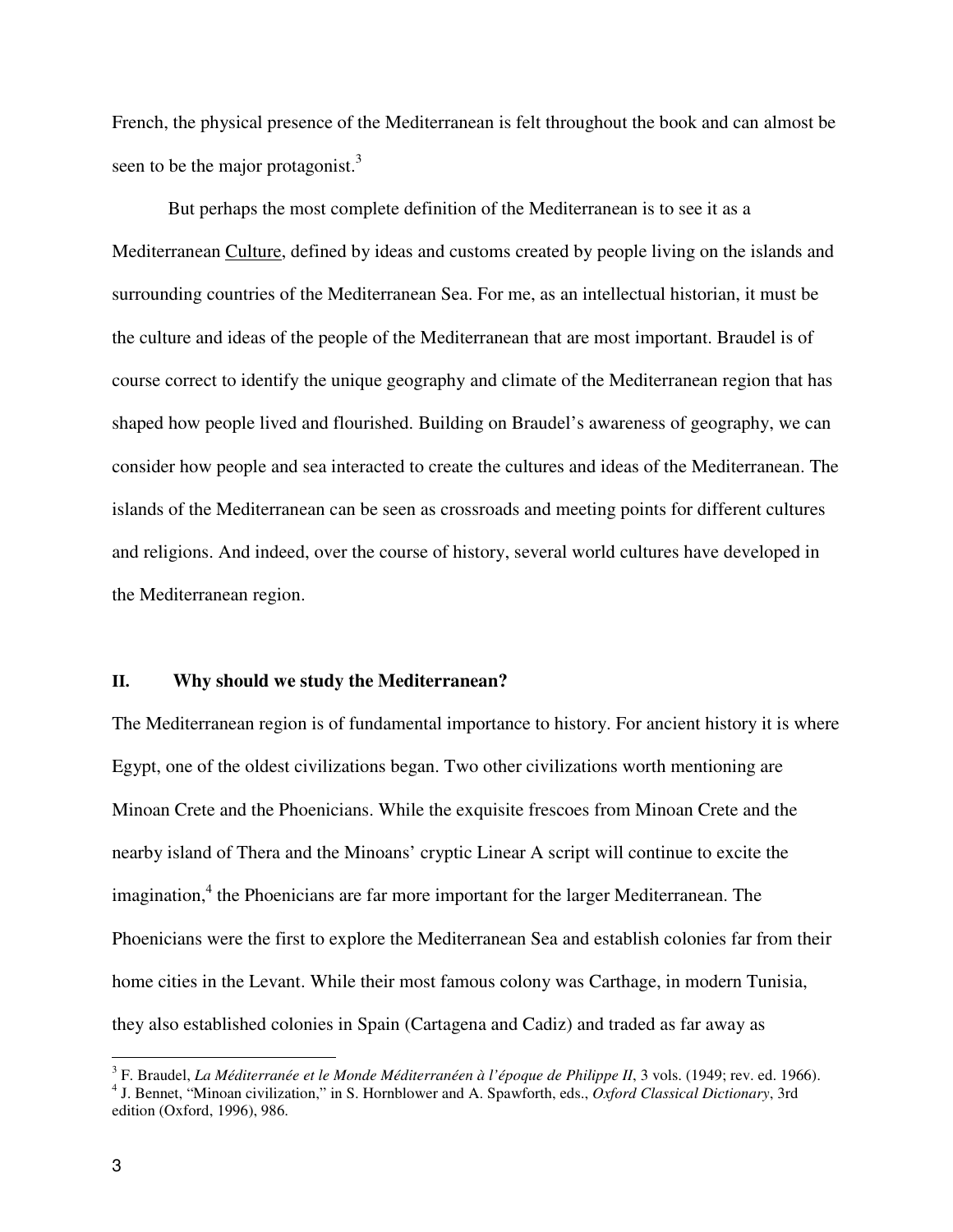Cornwall.<sup>5</sup> According to Herodotus (4.42) a Phoenician expedition even circumnavigated Africa. Finally, the Phoenicians are important for developing an early version of the alphabet. The Greeks adapted the Phoenician alphabet to fit their own language around 800 BC, and it is this early Greek alphabet from which most western alphabets derive.<sup>6</sup>

 In terms of cultural history, the Mediterranean region is where the classical civilizations of Greece and Rome originated. It is difficult to overemphasize the importance of Greco-Roman classical civilization and its re-conceptualization in the Italian Renaissance. There is a vast body of literature on the contributions of these civilizations to our own, but we merely need to look around at our architecture, our institutions, our art, and our values to see the continuity of Western Civilization, all of which has its origin in the Mediterranean region.

 For religious history it is where Judaism, Christianity, and Islam originated. Who can doubt the importance and significance of these religions, particularly Christianity and Islam, for many millions of people around the world? Many other parts of the globe as a result share a religious tradition that originated in the Mediterranean.

 For the history of world empires, the Roman Empire revolved around the Mediterranean to such an extent that the Romans commonly referred to it as "our sea" (*mare nostrum*) or "the internal sea" (*mare internum*, e.g. Sallust, *Bellum Iugurthinum* 17).<sup>7</sup> More recently, the Mediterranean region is where the Portuguese and Spanish global empires began. From the Iberian Peninsula explorers and traders carried Mediterranean languages, culture and ideas to the New World and then completely around the globe. Thus we can speak of "Latin" America as culturally and linguistically Mediterranean. For economic history, the Mediterranean region is

<sup>5</sup> L. E. Stager, "Phoenician Shipwrecks in the Deep Sea," in *From Sidon to Huelva: Searoutes: Interconnections in the Mediterranean, 16th-6th c. BC* (2003), 233-48.

<sup>6</sup> J. W. Price, "Alphabet, Greek," in *The Oxford Classical Dictionary*, 3rd edition (Oxford, 1996), 66.

<sup>7</sup> Kai Brodersen, "Mediterranean Sea and Region," in M. Gagarin and E. Fantham, eds., *Oxford Encyclopedia of Ancient Greece and Rome* (New York, 2010), v. 4, 387.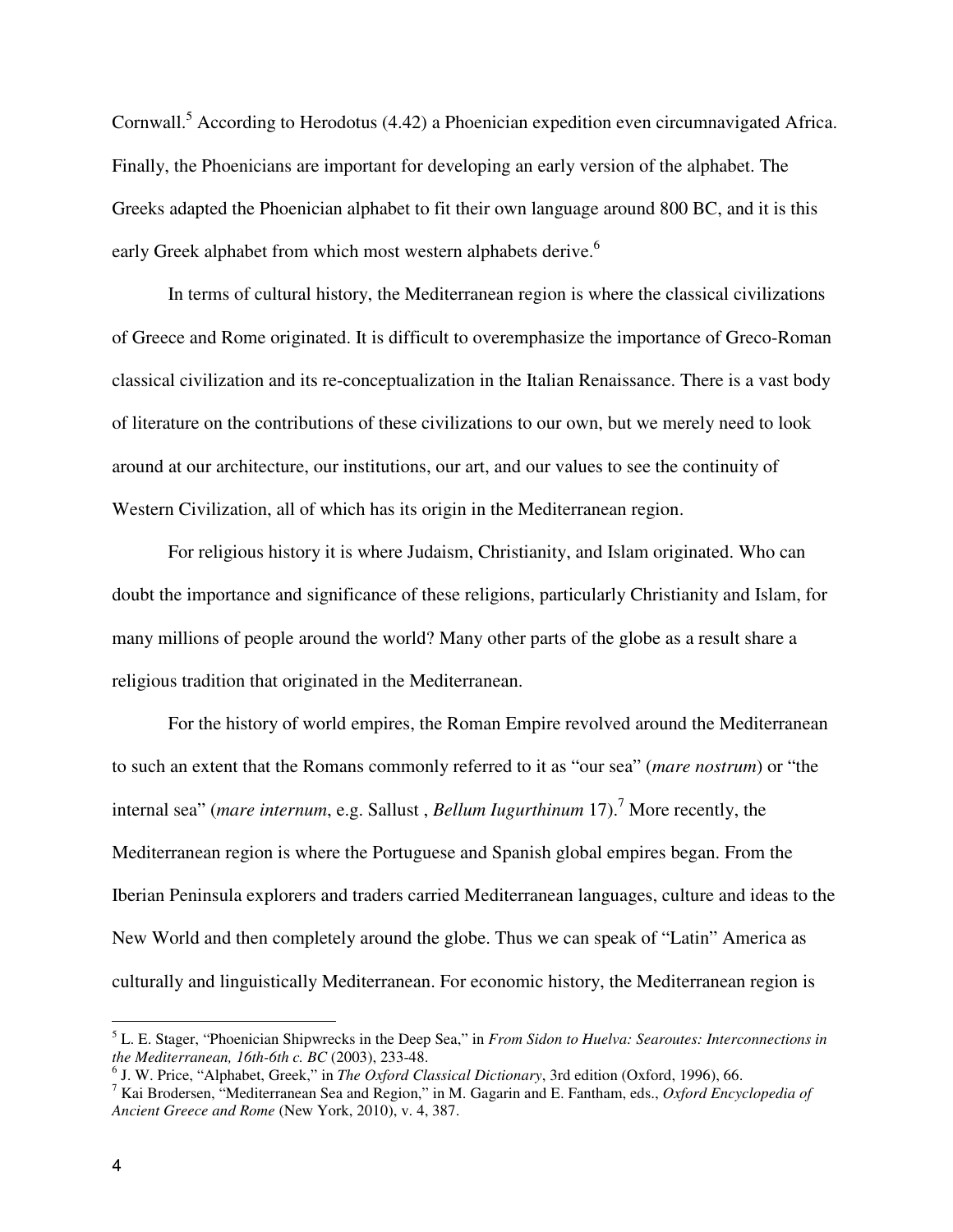where the Catalans, Genoese, and Venetians created the banking structure we still use today. The Mediterranean has always been a center for trade and business, and it is no surprise that modes of banking developed there.

#### **III. How can we study the Mediterranean?**

Scholars who study the Mediterranean region, like others in the humanities, have long worked and researched on our own. We have not tended to collaborate as have our colleagues in other disciplines. But even so, there are institutions, journals, and organizations that support our work and bring us together. Below is a partial list of some of the institutes and programs for Mediterranean studies and some of the journals that focus on the Mediterranean region and its peoples.

### **Institutes and Programs**

- I must first of all note the Institute for Mediterranean Studies at the Pusan University of Foreign Studies, which is one of several such research centers around the world. Also in Asia is the Institute for Mediterranean Studies at Waseda University in Japan. In Australia is the Trendall Research Centre for Ancient Mediterranean Studies at La Trobe University.
- In Europe we may note the the Institute for Mediterranean Studies at the University of Lugano, Switzerland; the Maison méditerranéenne, in Aix-en-Provence, France; the Centre for Mediterranean Studies at the University of Exeter, in England; the Centre for Euro-Mediterranean Studies at the University of Reading, in England. We should not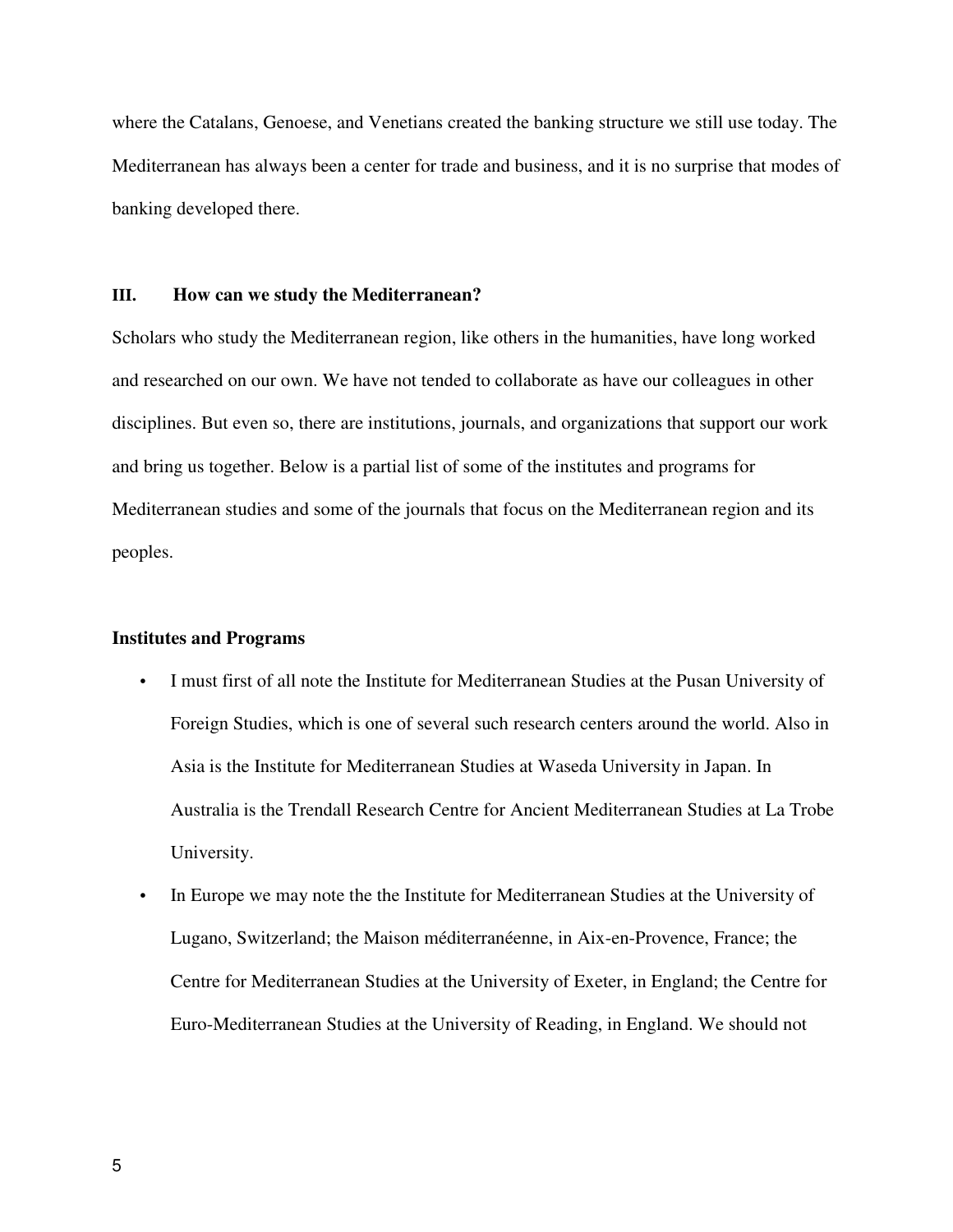forget the new Program in Mediterranean Studies at the John Paul II Catholic University in Lublin, Poland, discussed in the following article.

- In the Mediterranean region itself there is the Mediterranean Institute at the University of Malta; the FORTH Institute of Mediterranean Studies in Crete, Greece; the Athens Institute for Education and Research, in Greece; the Instituto Europeo del Mediterráneo in Barcelona, Spain; the Euro-Mediterranean University (EMUNI) in Portorož, Slovenia; the Institute of Mediterranean Studies at Alexandria University in Egypt; and the Center for Mediterranean Civilizations at Tel Aviv University in Israel.
- In North America we should mention the Canadian Institute for Mediterranean Studies at the University of Toronto; the Center for European and Mediterranean Studies at New York University; the Fares Center for Eastern Mediterranean Studies at Tufts University, Massachusetts; the Center for Integrative Mediterranean Studies at Virginia Commonwealth University (in collaboration with the University of Messina, in Italy, and Cordoba University, in Spain); the McGhee Center for Eastern Mediterranean Studies of Georgetown University (located in Turkey); and, the Mediterranean Studies Forum at Stanford University, California.

There are, in addition, a number of departments of Mediterranean Studies and programs in Mediterranean Studies, mostly in North American and European universities.

#### **Journals**

• *Al-Masaq: Islam and the Medieval Mediterranean* (Routledge; Society for the Medieval Mediterranean, Centre for Mediterranean Studies at the University of Exeter) 1988; 2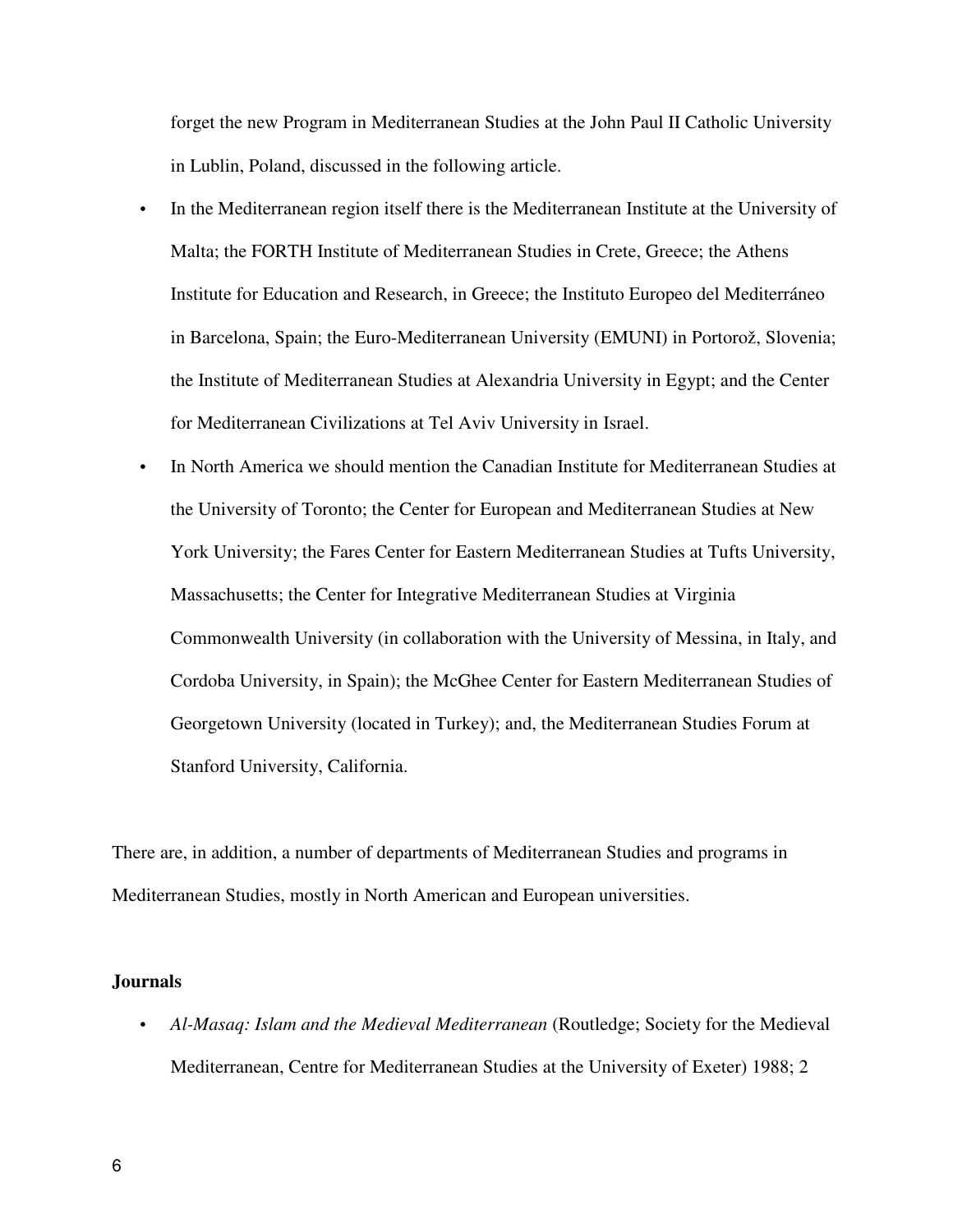issues per year. Devoted to the study of all aspects of the Arabo-Islamic medieval Mediterranean studies.

- *Ancient West & East* (Peeters) 2001; annual. Presents the history and archaeology of the periphery of the Graeco-Roman world, with an emphasis on local societies and cultures and their interaction with the Graeco-Roman, Near Eastern and early Byzantine worlds.
- *International Journal of Euro-Mediterranean Studies* (Euro-Mediterranean University [EMUNI]) 2008; 2 issues per year. An interdisciplinary forum dedicated to examining issues in the intersections of humanities and social studies in the Euro-Mediterranean area.
- *Journal of Mediterranean Studies* (University of Malta) 1991; 2 issues per year. Interdisciplinary journal devoted to the Mediterranean, publishing original scholarship in anthropology, archaeology and the history, literature, religions, culture and society of Southern Europe and North Africa in both historical and modern periods.
- *Mediterranean Archaeology and Archaeometry* (University of the Aegean, Rhodes, Greece) 2001; 2 or 3 issues a year. It focuses on the Mediterranean region and on matters referred to interactions of Mediterranean with neighboring areas, but presents an international forum of research, innovations, discoveries, applications and meetings, concerning the modern approaches to the study of human past.
- *Mediterranean Chronicle* (Ionian University, Corfu, Greece) 2011; annual. Aims at promoting a discussion of the cultures of the Mediterranean world, focusing on the Greek and Roman world, although Medieval and Byzantine culture are also included.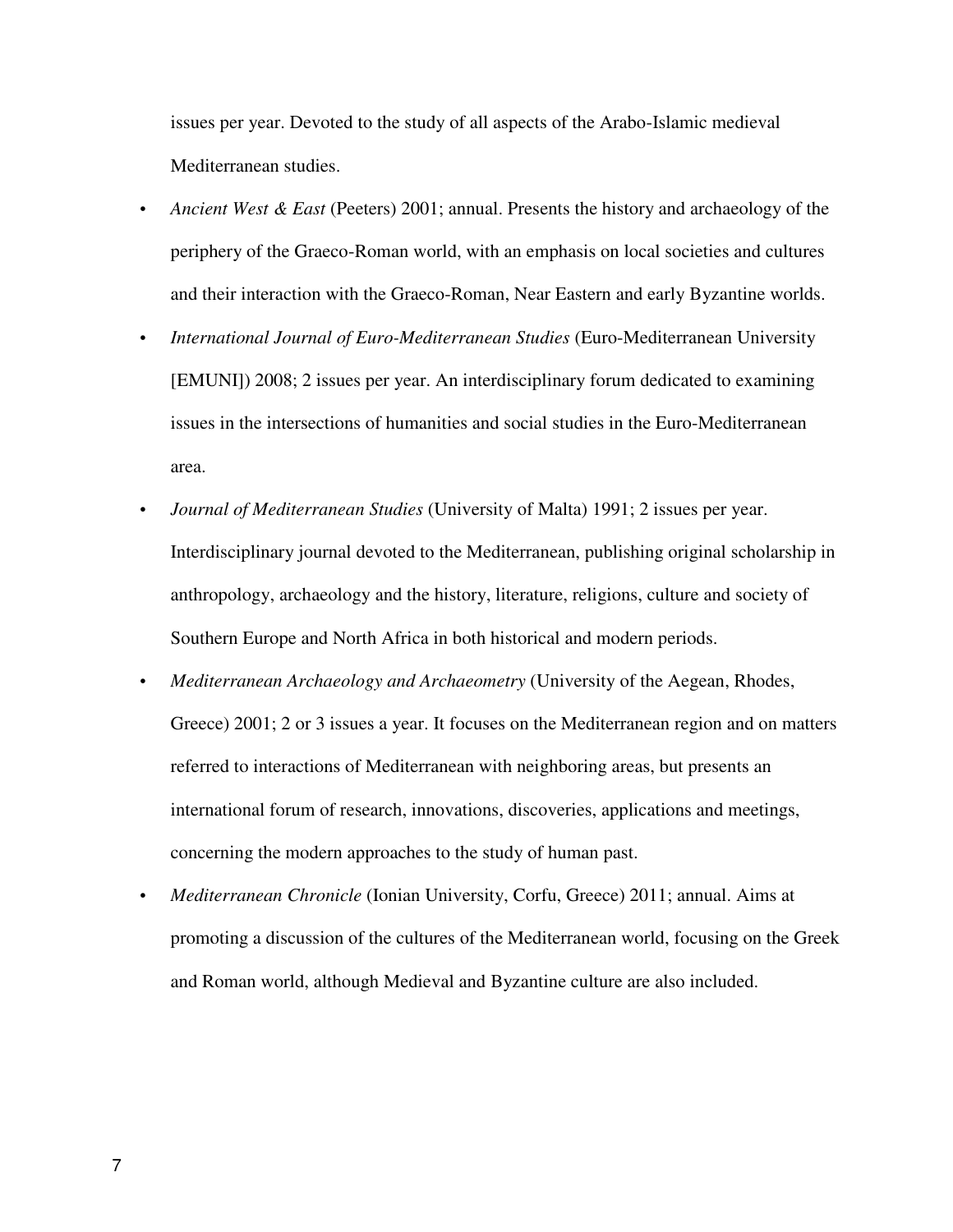- *Mediterranean Historical Review* (Routledge; Center for Mediterranean Civilizations at Tel Aviv University) 1986; 2 issues per year. Provides an international forum for topics on the ancient, medieval, and modern history of the Mediterranean basin.
- *Mediterranean Politics* (Routledge) 1994; 3 issues per year. Covers political developments at the national and international levels in the Mediterranean region.
- *Mediterranean Quarterly: A Journal of Global Issues (Duke University Press;* Mediterranean Affairs, Inc.) 1989; 4 issues per year. Accounts for many of the changes that are redefining the world order. This unique publication delivers global issues with a Mediterranean slant and regional struggles of global impact.
- *Mediterranean Review* (Institute for Mediterranean Studies, Pusan University of Foreign Studies, Korea) 2008; 2 issues per year. Addresses Mediterranean regional affairs and discusses crucial developments in culture and politics. It addresses global issues, such as Mediterranean influence on international affairs, and its multicultural dimensions.
- *Mediterranean Studies* (Pennsylvania State University Press; Mediterranean Studies Association) 1989; 2 issues per year. An interdisciplinary publication reflecting the broad history of the Mediterranean basin from ancient to modern times. Intended for a scholarly audience, the journal is particularly concerned with the ideas and ideals of western Mediterranean cultures and the influence of these ideas beyond the region's geographical boundaries.
- *Scripta Mediterranea* (Canadian Institute for Mediterranean Studies) 1980; annual. Studies all aspects of Mediterranean culture and civilization, past and present.